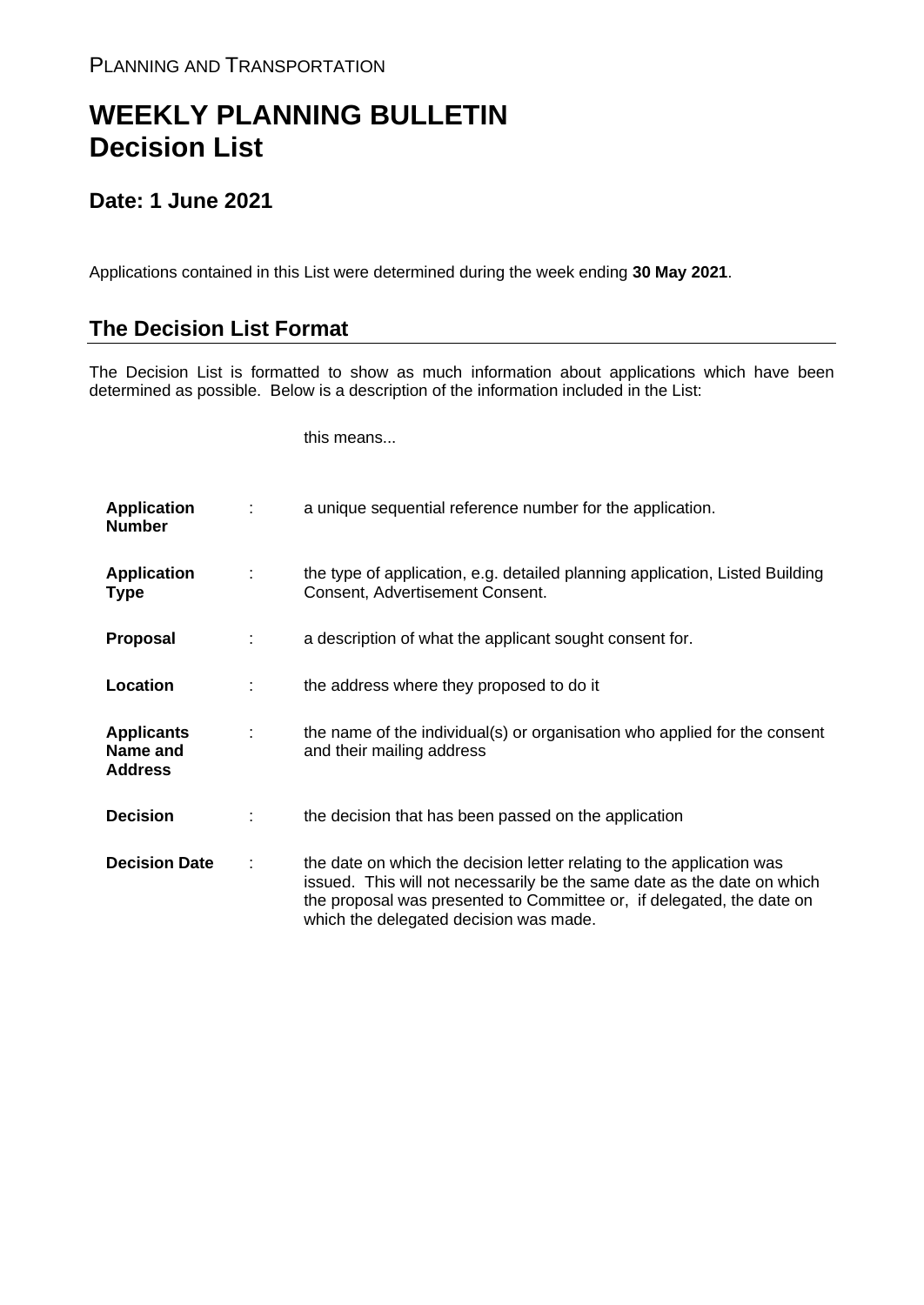| <b>Application No</b><br><b>Application Type</b><br>Proposal<br>Location<br><b>Applicant</b><br><b>Decision</b><br><b>Decision Issued</b>        | P/20/0426/FUL<br><b>Planning Permission</b><br><b>Extension to Dwellinghouse</b><br>4 Barrie Road, Stenhousemuir, Larbert, FK5 4LF,<br>Mrs Irene Bissett, 4 Barrie Road, Stenhousemuir, Larbert, FK5 4LF,<br><b>Grant Planning Permission</b><br>28 May 2021<br>View the application details        |
|--------------------------------------------------------------------------------------------------------------------------------------------------|-----------------------------------------------------------------------------------------------------------------------------------------------------------------------------------------------------------------------------------------------------------------------------------------------------|
| <b>Application No</b><br><b>Application Type</b><br>Proposal<br>Location<br><b>Applicant</b><br><b>Decision</b><br><b>Decision Issued</b>        | P/20/0554/FUL<br><b>Planning Permission</b><br>÷<br><b>Extension to Veterinary Clinic</b><br>197 Bo'ness Road, Grangemouth, FK3 9BT,<br>CVS UK Ltd, CVS House, Owen Road, Diss, Norfolk, IP22 4ER,<br>Refuse Planning Permission<br>28 May 2021<br>View the application details                     |
| <b>Application No</b><br><b>Application Type</b><br><b>Proposal</b><br>Location<br><b>Applicant</b><br><b>Decision</b><br><b>Decision Issued</b> | P/20/0638/FUL<br><b>Planning Permission</b><br>Installation of Car Wash Facility (Retrospective)<br>87 Newhouse Road, Grangemouth, FK3 8NJ,<br>JK Tyres, Mr Jim Kennedy, 87 Newhouse Road, Grangemouth, FK3 8NJ,<br><b>Grant Planning Permission</b><br>28 May 2021<br>View the application details |
| <b>Application No</b><br><b>Application Type</b><br><b>Proposal</b><br>Location<br><b>Applicant</b><br><b>Decision</b><br><b>Decision Issued</b> | P/21/0065/FUL<br><b>Planning Permission</b><br><b>Extension to Dwellinghouse</b><br>3 Hope Cottages, Bo'ness, EH51 9SU,<br>Mr G Boardman, 3 Hope Cottages, Bo'ness, EH51 9SU,<br><b>Grant Planning Permission</b><br>28 May 2021<br>View the application details                                    |
| <b>Application No</b><br><b>Application Type</b><br>Proposal<br>Location<br><b>Applicant</b><br><b>Decision</b><br><b>Decision Issued</b>        | P/21/0066/LBC<br><b>Listed Building Consent</b><br><b>Extension to Dwellinghouse</b><br>3 Hope Cottages, Bo'ness, EH51 9SU,<br>Mr G Boardman, 3 Hope Cottages, Bo'ness, EH51 9SU,<br><b>Grant Listed Building Consent</b><br>28 May 2021<br>View the application details                            |
| <b>Application No</b><br><b>Application Type</b><br>Proposal<br>Location<br><b>Applicant</b><br><b>Decision</b><br><b>Decision Issued</b>        | P/21/0090/FUL<br><b>Planning Permission</b><br><b>Erection of Outbuilding</b><br>7 Drove Loan Crescent, Head Of Muir, Denny, FK6 5LB,<br>Mr James Donnelly, 7 Droveloan Crescent, Head of Muir, Denny, FK6 5LB,<br><b>Grant Planning Permission</b><br>28 May 2021<br>View the application details  |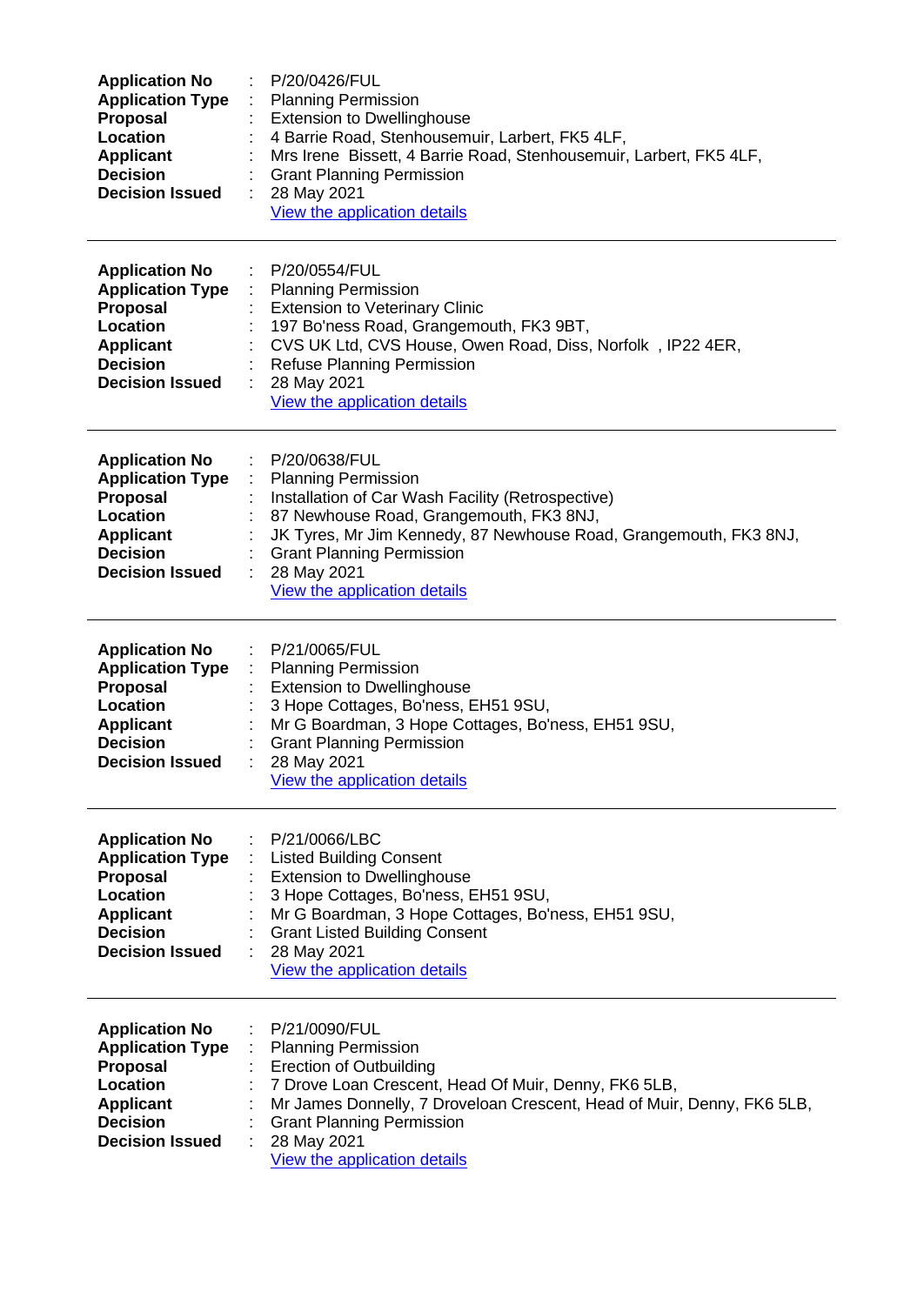| <b>Application No</b><br><b>Application Type</b><br><b>Proposal</b><br>Location<br><b>Applicant</b><br><b>Decision</b><br><b>Decision Issued</b> | P/21/0109/FUL<br><b>Planning Permission</b><br><b>Erection of Dwellinghouse</b><br>Land To The East Of 29 Wellpark Road, Wellpark Road, Banknock,<br>Mr Alexander McGregor, 29 Wellpark Road, Banknock, Bonnybridge, FK4 1TP,<br><b>Grant Planning Permission</b><br>27 May 2021<br>÷<br>View the application details |
|--------------------------------------------------------------------------------------------------------------------------------------------------|-----------------------------------------------------------------------------------------------------------------------------------------------------------------------------------------------------------------------------------------------------------------------------------------------------------------------|
| <b>Application No</b><br><b>Application Type</b><br>Proposal<br>Location<br><b>Applicant</b><br><b>Decision</b><br><b>Decision Issued</b>        | P/21/0165/FUL<br><b>Planning Permission</b><br><b>Extension to Dwellinghouse</b><br>85 Randyford Street, Falkirk, FK2 9DH,<br>Mr & Mrs Dennis Clark, 85 Randyford Street, Falkirk, FK2 9DH,<br>Withdrawn<br>27 May 2021<br>View the application details                                                               |
| <b>Application No</b><br><b>Application Type</b><br><b>Proposal</b><br>Location<br><b>Applicant</b><br><b>Decision</b><br><b>Decision Issued</b> | P/21/0183/FUL<br><b>Planning Permission</b><br>Alterations and Extension to Dwellinghouse<br>Nessbank, 13 Abbotsgrange Road, Grangemouth, FK3 9JD,<br>Mr James Wilson, Nessbank, 13 Abbotsgrange Road, Grangemouth, FK3 9JD,<br><b>Grant Planning Permission</b><br>28 May 2021<br>View the application details       |
| <b>Application No</b><br><b>Application Type</b><br>Proposal<br>Location<br><b>Applicant</b><br><b>Decision</b><br><b>Decision Issued</b>        | P/21/0187/FUL<br>÷<br><b>Planning Permission</b><br><b>Extension to Dwellinghouse</b><br>16 Antonine Gate, Allandale, Bonnybridge, FK4 2HS,<br>Mr and Mrs A MacQueen, 16 Antonine Gate, Allandale, Bonnybridge, FK4 2HS,<br><b>Grant Planning Permission</b><br>28 May 2021<br>View the application details           |
| <b>Application No</b><br><b>Application Type</b><br><b>Proposal</b><br>Location<br><b>Applicant</b><br><b>Decision</b><br><b>Decision Issued</b> | P/21/0189/FUL<br><b>Planning Permission</b><br><b>Extension to Dwellinghouse</b><br>14 Burnfield Place, Falkirk, FK2 9HW,<br>Mrs Emma Barker, 14 Burnfield Place, Falkirk, FK2 9HW,<br><b>Grant Planning Permission</b><br>28 May 2021<br>View the application details                                                |
| <b>Application No</b><br><b>Application Type</b><br><b>Proposal</b><br>Location<br><b>Applicant</b><br><b>Decision</b><br><b>Decision Issued</b> | P/21/0191/FUL<br><b>Planning Permission</b><br><b>Extension to Dwellinghouse</b><br>80 Belmont Avenue, Shieldhill, Falkirk, FK1 2BS,<br>Mr Graeme Wilson, 80 Belmont Avenue, Shieldhill, Falkirk, FK1 2BS,<br><b>Grant Planning Permission</b><br>28 May 2021<br>View the application details                         |